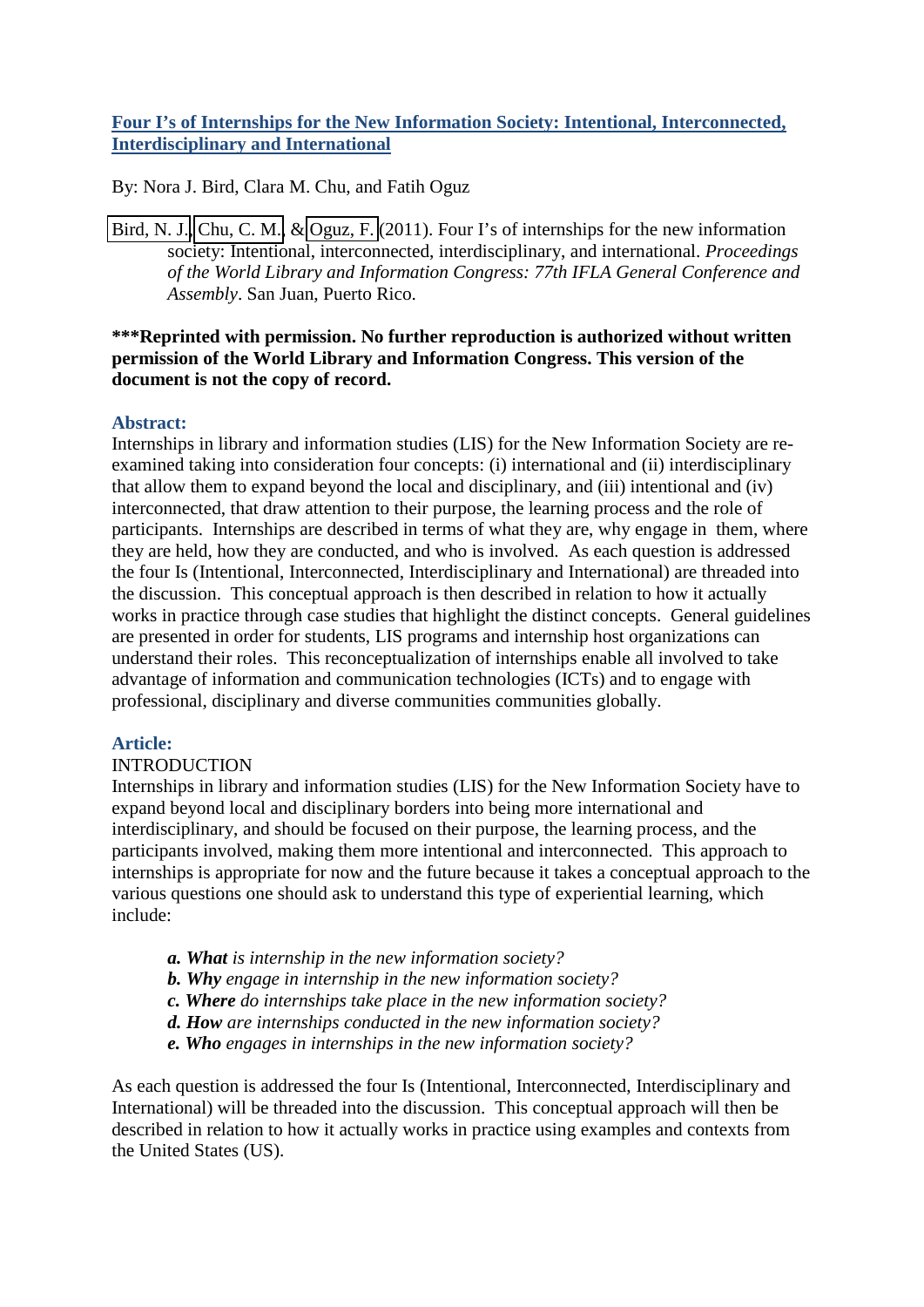#### BACKGROUND

Training of librarians and LIS curricula have been researched and discussed regularly over the years. More specifically, bridging the gap between theory and practice has been a topic of discussion even before the establishment of library schools in the US (Grogan, 2007). Preparation for a professional degree as granted by the American Library Association (ALA) accredited institutions has similarly emphasized combining theory and practice (American Library Association, 1992 and 2008). Therefore, students are expected to gain and master a level of hands-on real life library experience. Library schools in the US have often responded to this need by adopting various experiential learning techniques (Ball, 2008).

In general, learning can be defined as "the process whereby knowledge is created through the transformation of experience." (Kolb, 1984, p. 41) Specifically, in experiential learning knowledge is built through the "combination of grasping and transforming experience." (Kolb, 1984, p.41) Learning theory suggests a four-stage learning process where one captures experience, both concrete experience and the abstract conceptualization of it, and then uses it as a guide to create new experiences through reflective observation and active experimentation (Kolb, Boyatzis, & Mainemelis, 2000).

Experiential learning techniques used in library schools have included practice-based assignments, projects, or activities based within instruction, service learning, and internship. Practice-based assignments, projects, or activities are designed to emulate actual real-life work experience through development of real-life solutions that are applicable to real-life problems. In the process, students can gain experience with tools used in the field while accomplishing class work. Service learning is more geared towards enhancing students' civic engagement and appreciation of communities that they will serve by applying classroom instruction to a community need and working with a community agency to accomplish it (Ball, 2008; Peterson, 2009). Internship provides a more comprehensive experience when compared to the other experiential learning methods for the student. In internship, students immerse themselves into daily routines of an information organization where they can experience the professional world, observe a variety of role models, and put the theory and academic rigor into practice.

The studies focused on LIS curriculum and the role of practice-based training in education of future librarians often use the term "internship" interchangeably with "field experience," "field work," or "practicum." A review of ALA-accredited schools' curricula revealed a few more terms: "professional field experience," "professional experience," and "clinical experience." Coleman's definition of internship appears to capture its true essence as "a relatively short-term, professionally supervised work experience offered as part of the school's curriculum and taken during the academic sequence [of course work]." (Coleman, 1989, p.22) The internship is typically completed in one library or information agency for the total experience. Although Coleman goes on to note that the student does not receive compensation in the form salary or wage, some institutions pay students an internship stipend.

The requirement of an internship in LIS curriculum has been variable over the years. In 1975, internship was available to students in 20 library schools out of 65 ALA-accredited library schools in the United States and Canada (31%) while it was required in only four schools (6%) (Grogan, 2007). In the late 1980s, more schools, 55 out of 59 of the ALA-accredited library schools or 93%, offered internship as an option to their students but still, at that time, only six (10%) required it for degree completion (Coleman, 1989). More recently, Hall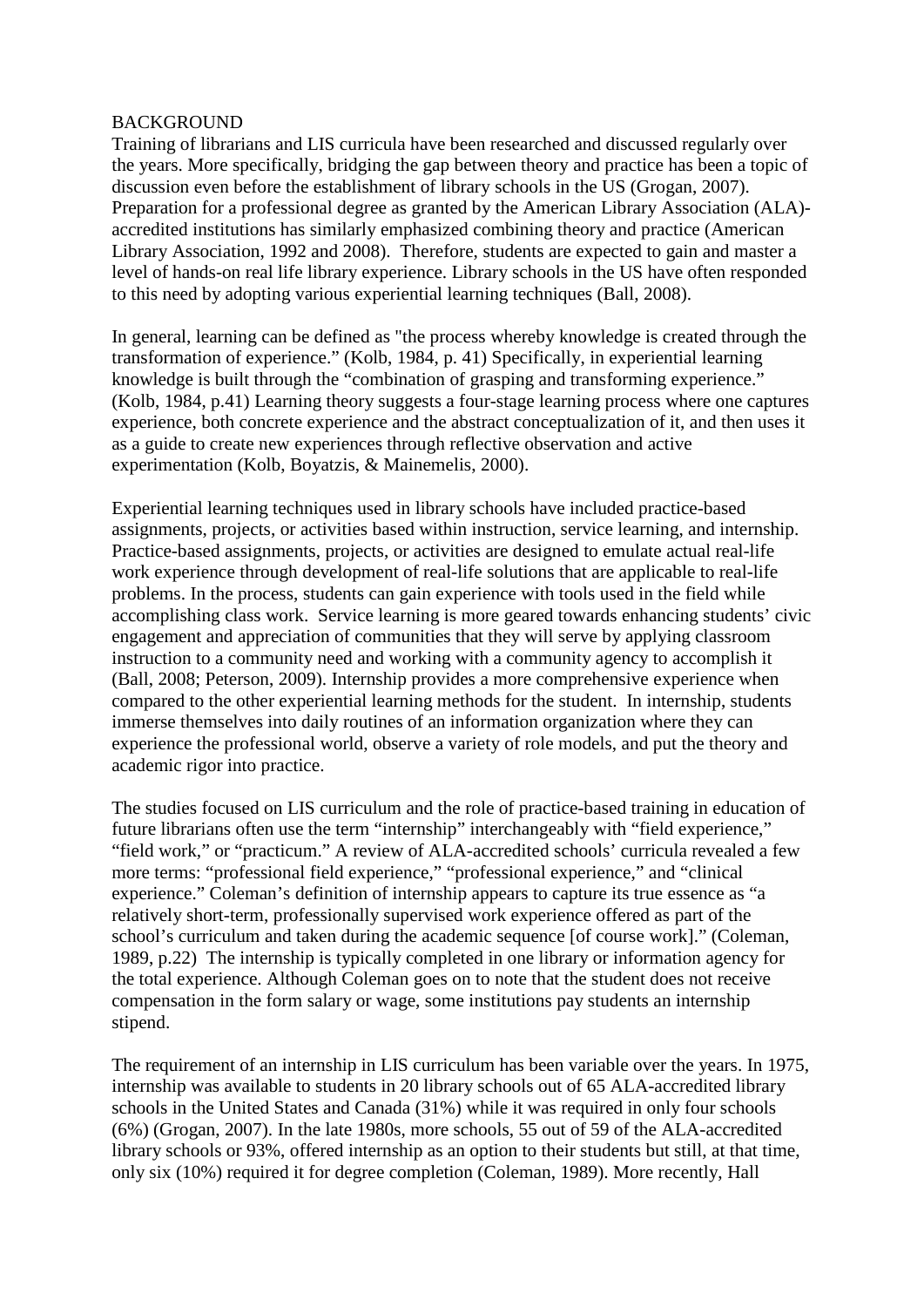(2009) found that the number of schools that require practicum had increased to nine (16%). In an informal survey taken at the time of writing this paper, all but two out of 58 ALAaccredited schools offer an internship course in their curricula but only ten schools (17%) include the course as a degree requirement. In contrast, internship is often required for school library media students in ALA-accredited schools with 25 schools (43%) requiring internship for the students in that program.

Students who participate in internships often use a physical site to meet the requirements for the experience. As LIS education has become more online-oriented, now students can also gain real-life experience and put the theoretical knowledge acquired at school into practice and apply skills without setting foot at a physical site. In addition, the internship iitself may be a completely online environment, e.g., the Internet Public Library has been used as a practicum site. Therefore, an internship experience can be completed virtually or blended. According to the 2010 Association for Library and Information Science Education (ALISE) statistics, over 70% of the courses offered in ALA-accredited schools are online. One drawback of online internships may be a sense of distance from the work and the people, however, regardless of internship mode, students may feel isolated as they are assigned to various places including international sites. In such cases, an online meeting place may be incorporated to support these students (Macchia & Freedman, 2004).

As Coleman (1989) noted, internships serve as a critical process through which students can gain an invaluable real-life experience, achieve a better understanding of the profession, link theory and practice, and apply skills to real-life problems to produce sound solutions. It enhances one's sense of commitment to the community as well as his/her sense of confidence. It also enables future LIS professionals to make a gentle entry to the field and network with their future colleagues. Further, it provides an excellent opportunity for LIS schools to reassess and align their curricula to current practice and trends.

# CONCEPTS OF INTERNSHIPS FOR THE NEW INFORMATION SOCIETY: THE FOUR  $\mathbf{I}'\mathbf{s}$

Internships for the New Information Society are able to provide LIS students not only with more opportunities but with richer learning experiences. These are made possible with the availability and affordability of information and communication technologies (ICTs) that ensure that students are not limited by geography and that allow observation in real-time or to record it for later review, and by the use of enhanced pedagogical strategies to triage and provide students insights into their learning from professionals, instructors as well as students themselves. Internships for the New Information Society need to consider four Is: international and interdisciplinary in order to expand beyond the local and disciplinary, and intentional and interconnected to ensure that they have a clear focus on their purpose, and the role of participants in the learning process. These Is (Intentional, Interconnected, Interdisciplinary and International) guide an approach to internships that is appropriate for now and the future as it takes a conceptual approach to the various questions one has of internships as an experiential learning method.

### *What is internship in the new information society?*

Internship in the new information society will continue to emphasize professional skill development, that is, learning about professional practice. As noted earlier, internships serve as a critical process through which students can gain an invaluable real-life experience, achieve a better understanding of the profession, link theory and practice, and apply skills to real-life problems to produce sound solutions (Coleman, 1989). **Intentionality** of the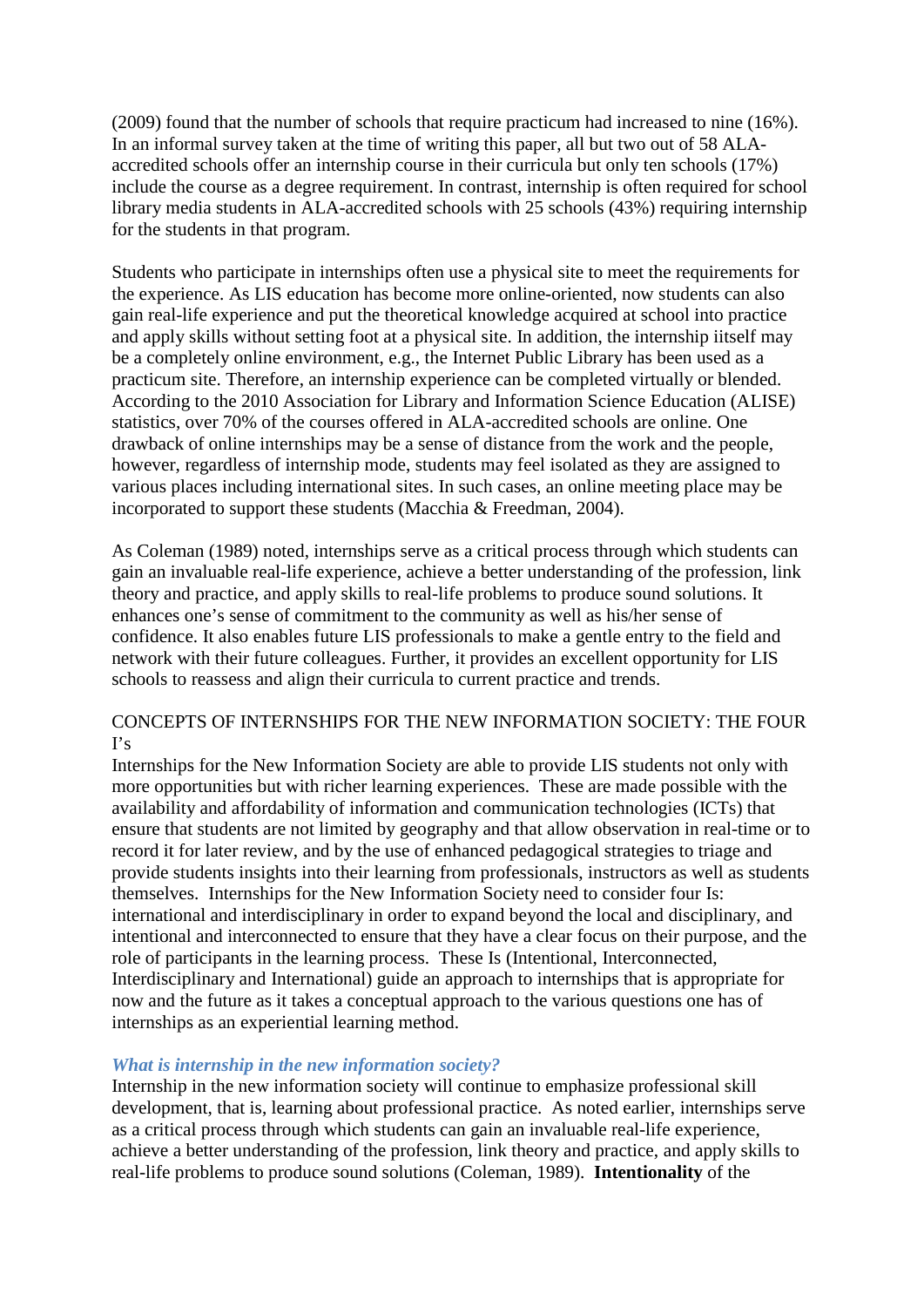internships needs to be determined by all those involved to ensure that goals of the internship are met.

In determining intentionality the question to be asked needs to focus on purpose, that is, whether internships should mainly focus on professional skills development or consider additional or alternative opportunities such as community engagement and research. The benefit of expanding professional training to include community engagement and research, when appropriate, is that it enables internships to focus not only on practice in isolation but to question who it benefits and on gathering evidence or data that will enhance practice itself. The focus on community and research addresses Wiegand's (1999) concern that the library and information profession has tunnel vision and blind spots by being library(institutional) centric rather than user-centric in its practice and research. The focus on research will enable those entering the profession with new eyes to not just learn about how things are done or have worked, but allow past and current practices to be examined and/or new evidence to be considered in improving service or operations. The implications of expanding professional training to connect it to community and research, when appropriate, are that depending on the interests of the student and/or LIS program, opportunities exist to guide students to "intentionally" design/select their internship experience(s) to both learn and understand community information needs, and/or to both learn and shape professional practice.

# *Why engage in internship in the new information society?*

Interconnecting theory with practice is a key objective and benefit of internship as experiential learning. Internship is not just learning about practice through applying skills, but should engage praxis, that is, to understand and engage theory in skill development. We additionally propose that interconnectivity is about the network effects of those participating in the internship experience. Traditionally, internships have involved the student and professional (as supervisor) as the main players, with a more hands-off role of grading by the faculty supervisor and logistics (placement and coordination) by an internship coordinator. The network effects of interconnectivity are more salient when there is intentional and active participation by all players resulting in stronger relationships, communication and knowledge development. Through intentional communication stronger relationships are developed among those on the practice side who learn more about the educational intent, receiving support and theoretical knowledge from the instructor, those on the instruction side who learn about organizational realities of practice, and those students who serve as a bridge in the learning process but also contribute new insights. Interns are not just the messenger or gatekeeper between practice and academia, or in some cases, the classroom, because interns who also participate in an internship class can learn from each other and find solutions together to issues encountered at their respective internship sites. Another network effect is social capital gained by all, for example, by the student who will gain knowledge about the hiring practices of the internship site and similar organizations, and who will have access to the professional ties of the internship supervisor and others at site. Although many definitions exist for social capital, all participants in the internship experience will benefit "on the individual level, [as] social capital refers to one's access to resources through reciprocal social networks" (Ciabattari, 2007, p. 35).

The implications for practice are that internships are not only to have someone who will work and learn at a particular site but that the benefits come from the relationships developed and the knowledge and connections that all participants can share and enrich their individual roles.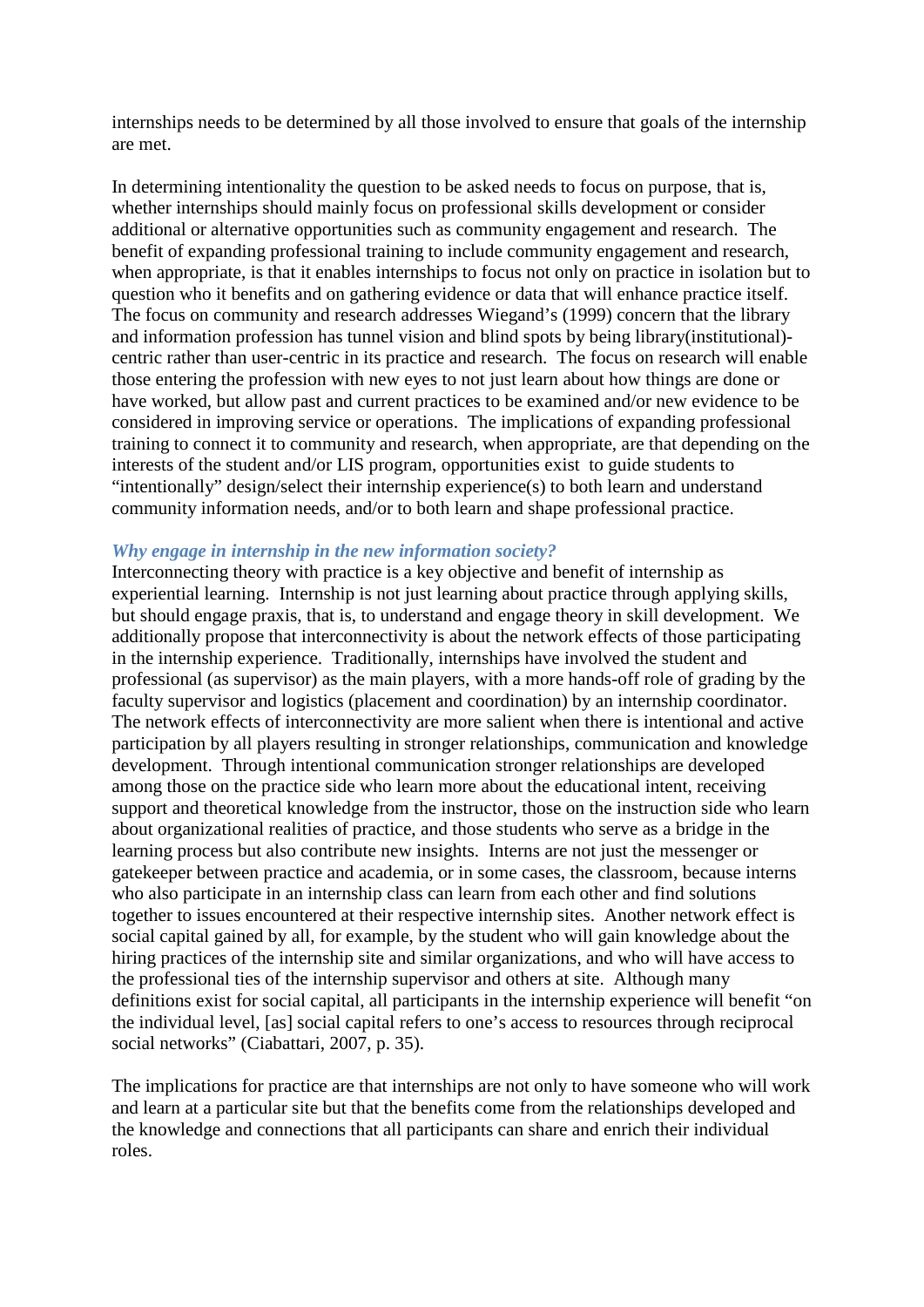### *Where do internships take place in the new information society?*

Internships have been conducted in places that could be reached physically by the student and in some cases both the student and faculty supervisor who might need to observe in real time. However, ICTs and the increase in online education open up opportunities for **virtual and international** internships, and some contexts, such as digital library projects and virtual reference, lend themselves to virtual internships. Ease of travel, availability of ICTs, and international initiatives, such as the International and Comparative Librarianship Communitas [http://www.lisuncg.e](http://www.lisuncg.edu/lis)d[u/lis,](http://www.lisuncg.edu/lis) mean that the **internationalization** of internships, conducted virtually or physically, are feasible and doable. Internships sites are more easily identified, translation tools are better in order to enhance communication, and for those students physically going to another country, they can be observed real time (synchronously) using videochat, corrections made using "bug-in-the-ear" coaching (Rock et al, 2009), or asynchronously with the students video recording themselves for later assessment.

Although there are limitations for regions in the world that are not digitally connected, the opportunity is present for the development of global librarianship with the participation from librarians in training who can intern anywhere and anytime, with new partners, in new contexts, and can take advantage of their multilingual skills.

#### *How are internships conducted in the new information society?*

Internships need to be **collaborative,** tapping the **interdisciplinary knowledge** of the diverse participants and contexts which should be intentionally engaged in the learning process applied. Learning theory needs to be applied as part of the internship experience to ensure that it is not just modeling and perfecting practice/skills but goals and learning are articulated, reflection takes place, and every participant's interdisciplinary contributions are explicit and intentional. Although a specific learning theory is not proposed here, many exist in the education literature that engage the various elements of goal setting, articulation of experience, reflection, formative and summative assessments, communication, knowledge sharing and problem solving. The implication of this collaborative, interdisciplinary approach is that learning is an intentional multi-way communication and interconnected learning process of instructor, professional/community supervisor and student.

#### *Who engages in internships in the new information society?*

Students, faculty, professionals and/or community members are active participants in order that all who can potentially benefit also actively contribute. If internships continue to just involve professional supervisor and student, the benefits will be limited to only the two, with the student having to serve in the additional role of messenger or gatekeeper between the profession and academia, whereby messages may not be communicated and any gaps between theory and practice are left unaddressed or left up for misinterpretation. A richer experience is had with multiple participants **interconnecting** and sharing their knowledge from their vantage point. This is especially the case for **international** internships of which there have been fewer in the past and is an area rich for exploration and development.

### THE FOUR I's IN PRACTICE – CASE STUDIES

Some examples of internships can be used to provide perspective on the issues. The authors will introduce their preliminary work on an expansive model of internship called the Teach-Library project, describe their work with internships done in online programs, and then speculate on the role of international internships.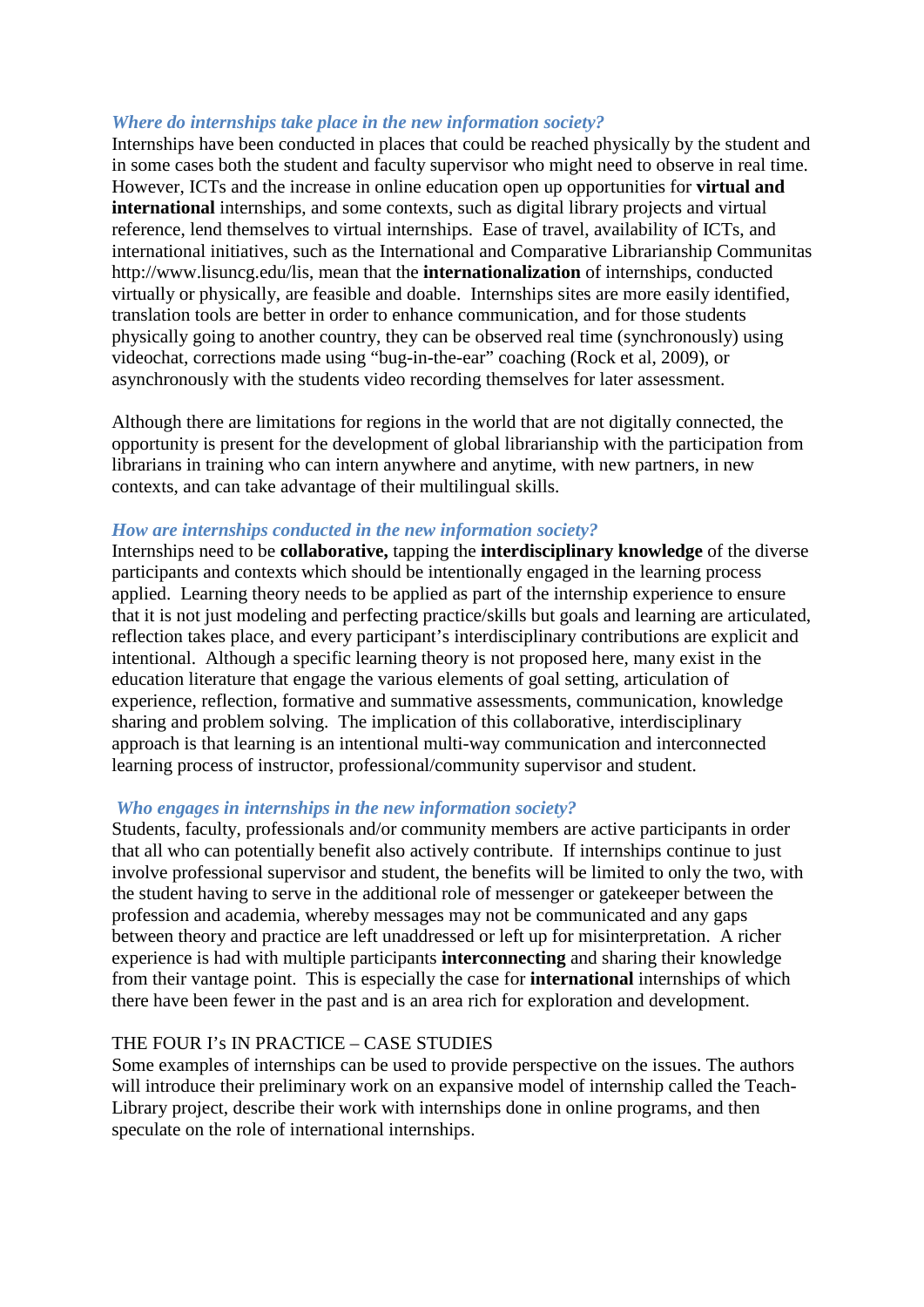#### *Teach-Library Project*

The Teach-Library Project was designed with many of the concepts described above. In the past, models of internship were built on the assumption that the locus of learning would primarily be with the student while expertise and knowledge were within the faculty member and the practitioner. These models were built on a one-way flow primarily from the practitioner site supervisor to the student with the faculty member serving as a check over the process and providing conceptual knowledge where necessary. The teach-library model, however, is built on a concept where all parties in the internship are learners. Each may contribute to the growth of knowledge at any time in the process.

Internships can foster learning that flows from a student to the practitioner, unintentionally, especially in technology rich arenas. For instance, in a more traditional internship supervised by one of the authors this past year, the student was assigned to work on a guide to using Libguides (a proprietary web-based system for presenting resource lists on particular topics). He wrote this guide and then taught the Head of Reference at his internship site how to create her own guide and wrote a manual for their implementation at the library. Bringing his more up-to-date technology skills to bear on the problem allowed the student to assume the role of teacher and expert to the site supervisor.

Intentionality, as embedded in the teach-library model, would allow the practitioner to plan for this learning experience to be a part of what would happen during the internship. The site supervisor would be encouraged to reflect on what they hope to gain from the student, not only in work product but in new learning. With many library managers being 20 or more years away from their own time in an LIS classroom, there is much that they could learn from people closer to the digital native generation and with more comfort with emerging technologies. Intentionality should be designed into the fabric of the internship experiences.

The role of LIS faculty is especially altered under the new model. Because faculty are no longer practicing, they are likely to lose their facility with the skills that underlie librarianship. This is assuming, of course, that the faculty members have a background rooted in LIS practice, a diminishing assumption in the age of the growing movement toward Ischools (see [http:](http://www.ischools.org/)/[/www.ischools.org/](http://www.ischools.org/) for more information) and the broadening of interdisciplinarity of Library and Information Science education. Therefore, the faculty member in charge of the internship must be willing to learn from the practitioner and the student as they negotiate the application of new skills to new work requirements and initiatives. As workplaces are in constant flux even the faculty member with prior experience in library organizations would need to learn about what constitutes current practice.

Even further, a faculty member may have to expand into areas that have not even been part of their academic training. Interdisciplinarity across and between LIS organizations such as libraries, museums, and archives is growing. For instance, librarians in small library institutions are taking on archiving duties or the museum-like roles involved in curating objects. Even if these are not assigned to them specifically, their work in digital projects may require a working knowledge of these disciplines. No faculty member could have a deep practical experience of all of these areas, so once again, she or he must put themselves in the role of student. In most cases, they have theoretical knowledge, much broader than the practitioner, but an argument can be made for a much stronger tie to be made by having the faculty member actually participating in the training given to the student at the internship site.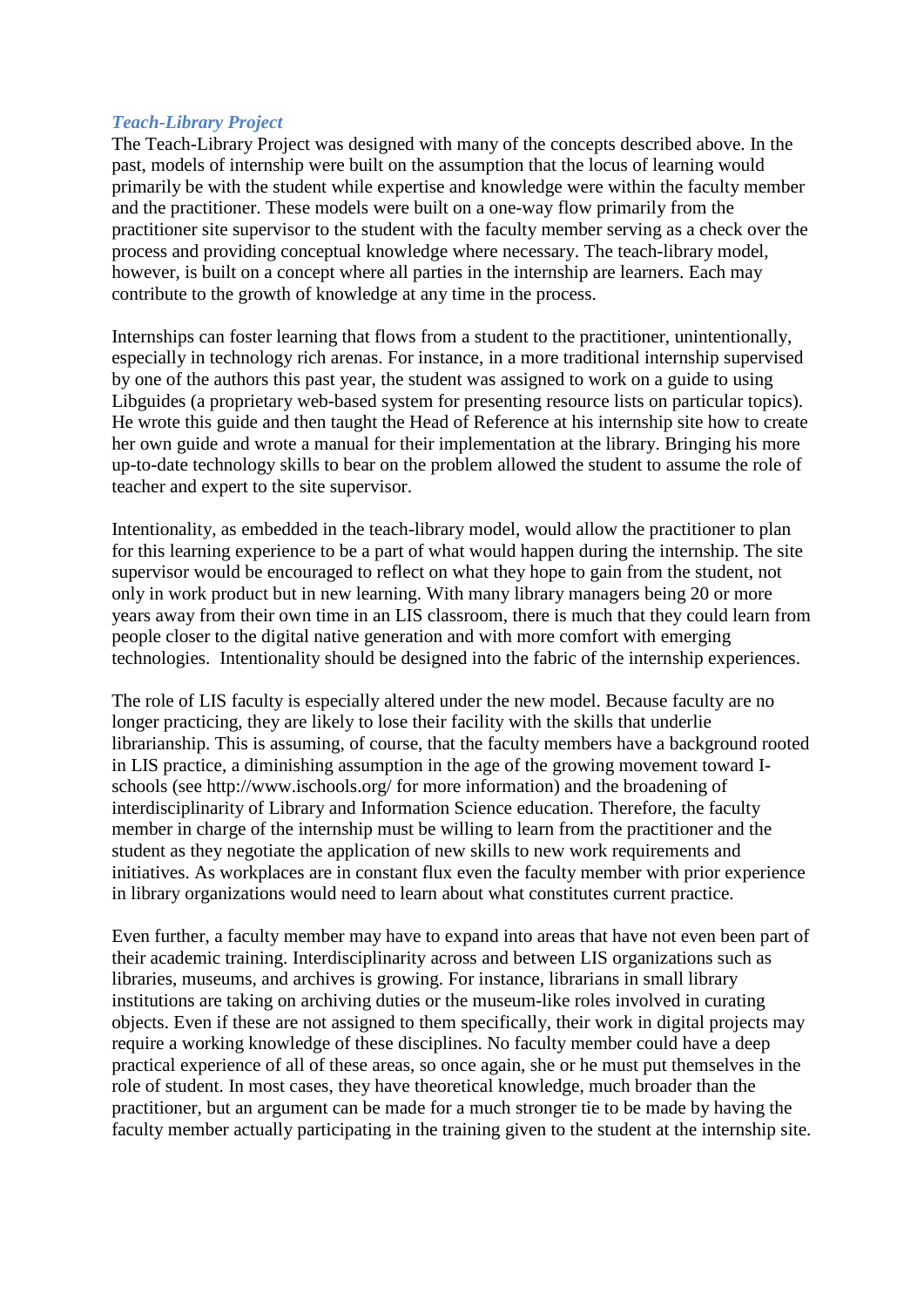A pilot of the model was implemented as the Teach/Library project, a joint venture of the University Libraries at The University of North Carolina at Greensboro and the Library and Information Studies (LIS) Department. Money was committed to the project in the form of tuition waiversfrom the LIS program and salary from the University Libraries. Intentionality was evident as there was a competition in the Libraries for one of two internship positions. In the end, the projects proposed by the Archives and the Distance Learning librarian were selected.

Students also competed for the spots by submitting resumes and cover letters outlining their intentions for wanting to participate. This was in marked contrast to the usual practice in the LIS department where students worked to find internship placements on their own by contacting compatible work sites, a process that might lead to less intentional matching between site and student. The students were also encouraged to enroll in a particular class that would compliment the internship experience. For instance, the student chosen for the Archives experience was also enrolled in LIS 505, the Archives class.

Faculty member involvement was less intentional, however. It had been hoped that the faculty member with the most expertise in each of the chosen departments and the one teaching the class linked to each experience would oversee the projects separately. But this proved impossible. The Archives professor was an adjunct with limited time availability and there was no class linked with projects envisioned by the Distance Learning Librarian. In the end, interest in the Teach-Library model implementation as research was the driving force for the faculty member.

Interdisciplinarity was obvious in the Archives internship and proved the source of some tension. The archives staff emphasized perfecting the practice of archives rather than utilizing the student's training in library work focused on working with people and creating innovative solutions, to reconsider and potentially enhance current practice. The situation might have been exacerbated by the lack of understanding of these salient institutional differences on the part of the faculty member. A resulting communication break down might have been avoided had the faculty member been immersed in the training, which was originally planned but did not materialize. Another aspect was that the archives practitioner/supervisor was less mindful of his learning about how to be a supervisor and engage with the positive aspects that librarianship might bring to the archives workplace. As the teach-library model emphasizes, all parties have to be willing to engage as students in the process.

Interconnectedness was the theme of the second internship, the Distance Learning Project. Both the supervisor and the student were interested in deep learning from the experience. The student brought training in the field of instructional technology and the supervisor brought years of experience in supervision and thinking about the application of instructional technology to library work. The faculty member had more frequent interaction with this internship participants as well as being more familiarized with the professional area of the internship. A further example of inteconnectedness is that some internship experiences can lead to independent research by the student that can be used for coursework and further inform the field. In a separate internship, an intern working with a business librarian and a business faculty member led to a research study of collaboration between academic library subject liaisons and content experts that was published. Such research has the potential for further studies and implications for practice in other areas beyond business reference/literacy instruction.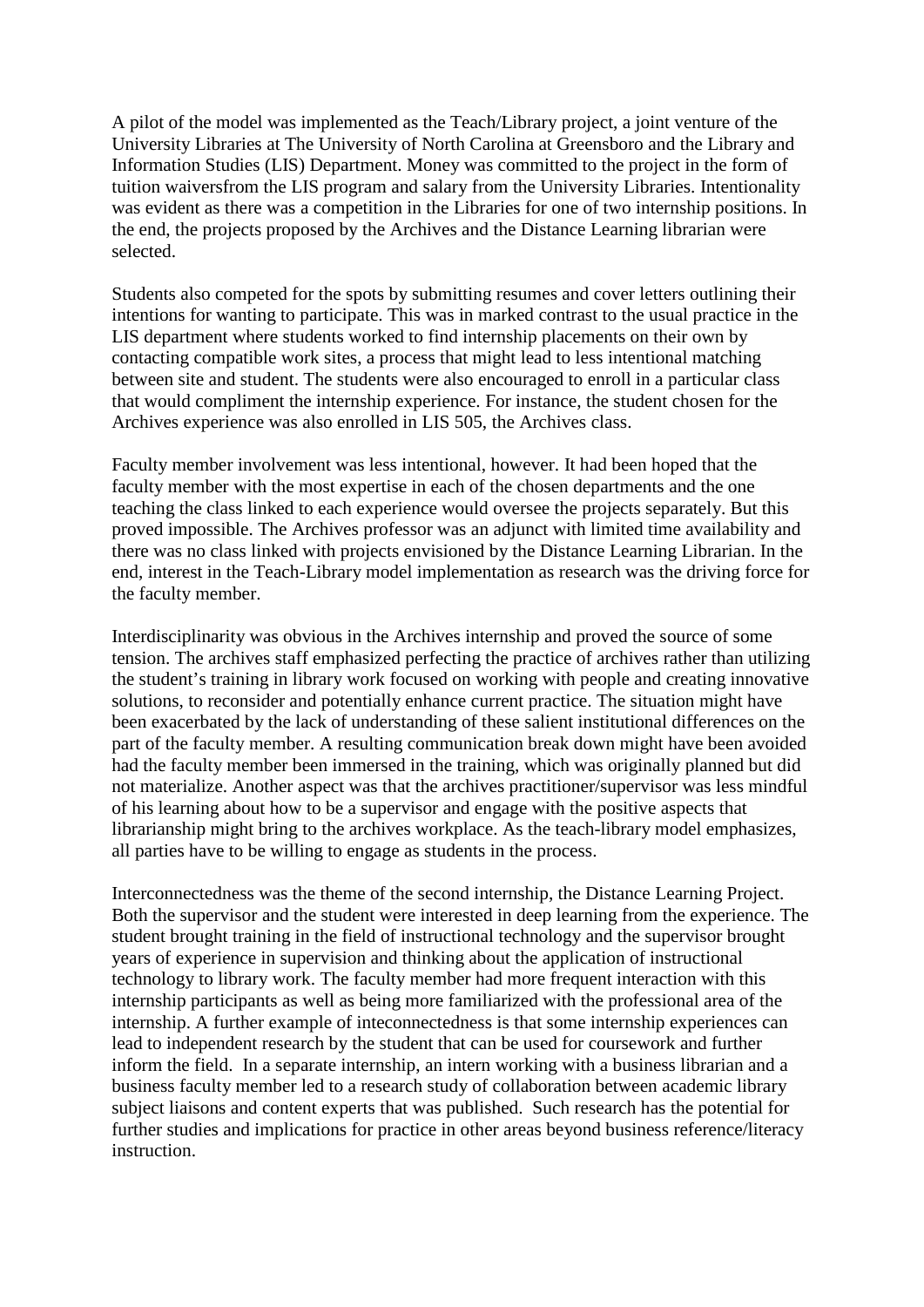### *Online and International Examples*

As LIS schools adopt the online medium for content delivery and education of future librarians, and content information organizations that serve their communities become more accessible via the Internet, students can also complete their internship experiences virtually or in a blended fashion in addition to the traditional form of internship which is carried out at a physical site. Further, in the context of increased global connectivity, interdependency, and shared goals and vision in the profession, LIS students can also gain practical work experience and apply and transform their skills at international sites and some LIS schools facilitate this process.

The concept of virtual internship may sound relatively new but the underlying idea of carrying out tasks and gaining experience at a distance is not. As organizations and people have become more interconnected because of increased access to broadband internet and high-speed computing devices, telecommuting is becoming part of the workplace. According to the latest American Community Survey data, 5.7 million or 4.1% of the US employee workforce work from home (U.S. Census Bureau, 2009).

A European Union funded project, EU-VIP (Enterprise - University Virtual Placement), aims at placing students virtually at various organizations across national boundaries so that they can enhance their skills and competencies at an international level while not leaving their country of residence (Vriens, Beeck, Gruyter, & Petegam, 2010). The internship process is completely virtual as students are interviewed by host sites via web/video conferencing and initial trainings are provided online before students are placed at their respective sites.

The Internet Public Library (IPL) in the US provides LIS students a virtual internship opportunity with an international component as the library serves beyond the borders of the US. IPL recruits LIS students to serve as Digital Reference Librarian (Volunteering for the IPL, n.d.). Students are responsible for the daily functioning of the library's email reference service while mostly helping an international audience of youth and teens with their research. Several LIS students at Valdosta State University successfully fulfilled requirements of their internship experience at IPL a few years ago. Since the Valdosta LIS program is taught completely online, virtual internship experience was a relatively seamless process for students.

Currently, one of the authors of this paper is working with another colleague at Valdosta State University to initiate another virtual internship as part of a state-wide digital repository initiative, the GALILEO Knowledge Repository. Selected students will be given training via online conferencing and this training will be supplemented with a set of electronic readings and tutorials. Upon completing the training, students will be placed at participating institutions and will start engaging in daily functioning of the host institutions digital repositories. Students will complete their tasks virtually and maintain their communications with the host institution electronically or via phone. Students will also stay in touch with the faculty member who is supervising the internship to get support for questions or concerns. However, a sense of isolation may be an issue for some students as they feel more disconnected from their peers and faculty (Macciha & Freedman, 2004). Creating an environment to maintain constant contact among students and the faculty is important to overcome this issue.

When engaging in international and virtual internships, learning about the cultures of the organization and community, and the foundations of LIS where one will serve is important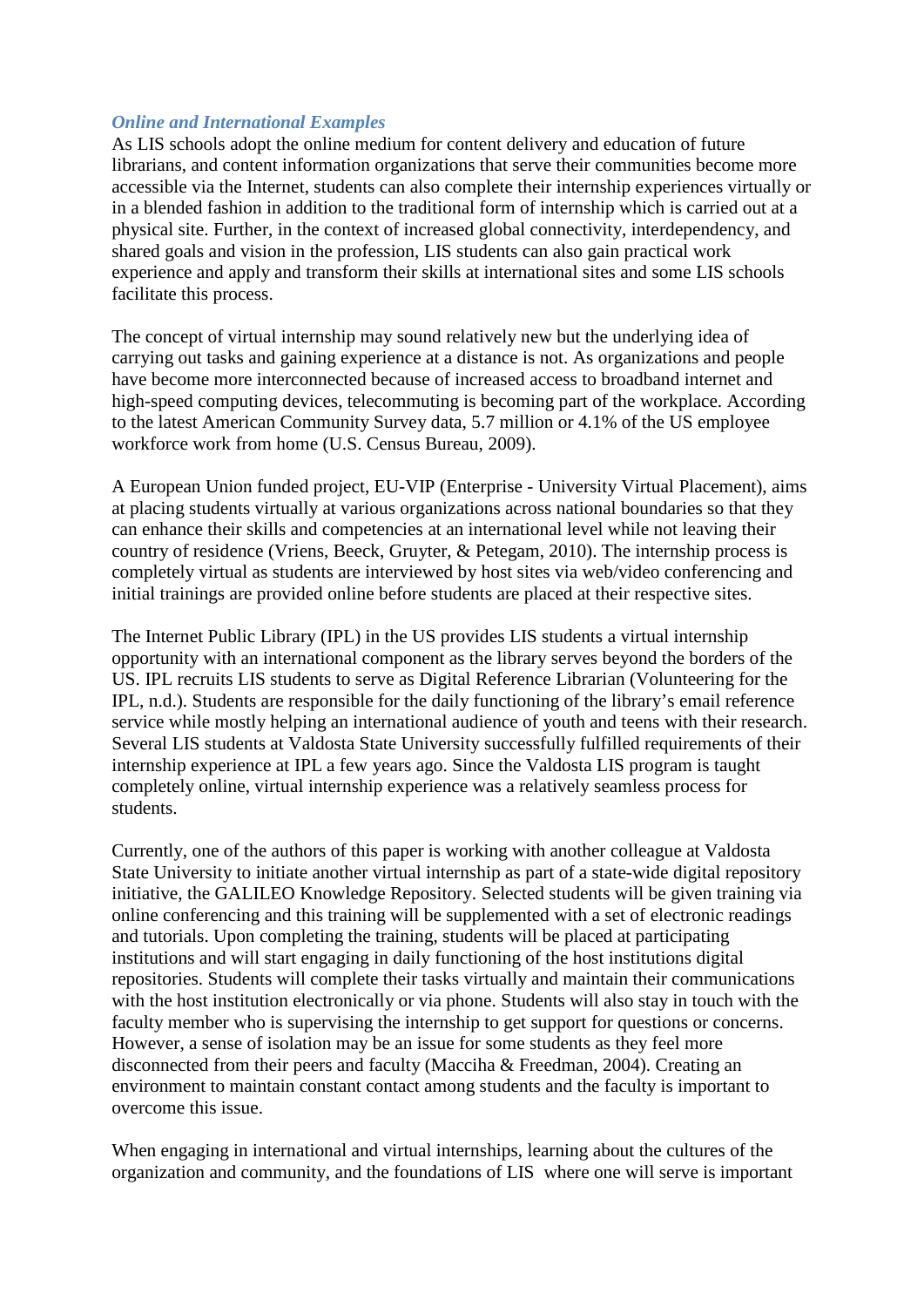for both students and instructors, and likewise, for international and virtual internship professional/community supervisors to understand the training program and culture of the LIS program sending the intern. The success of international internships will be based not only on knowledge of the language appropriate for the internship but learning about professional practice that is based on preparation by all which includes cultural and operational knowledge of the sites, LIS programs of the interns, and professional development in the country of the internship.

# GUIDELINES FOR 4 I's INTERSHIPS

Guidelines to develop LIS internships need to include information for the three major participants so everyone understands their role and responsibilities. They are:

- a) How-to with students: application and placement, learning process, expected and actual skills learned, assessment and performance monitoring, assessment of instructor and internship supervisor, communication, assignments (evidence of learning)
- b) How-to with hosting LIS institutions: finding and working with new and ongoing institutions; placement, assessment of students, assessment of institutions, learning process, communication
- c) How-to with hosting community/professional organizations: role in supervision and learning process of organizations, orientation, assessment of students, assessment of organizations, communication, stipend (as appropriate)

For this paper we provide some basic guidelines for each stakeholder group but many others could be added as LIS internship guidelines are developed by an LIS program.

# *Students*

Students should have completed the basic, foundational, theoretical knowledge in the targeted internship area. Some programs may expect more coursework. Keeping track of their hours by either self report or by signing in at the site. Cultural context (internship site and user community) should be studied before the beginning of the experience. Examples are international students here in U.S., or U.S. students in other cultures.

### *LIS Institutions*

A document that outlines the expectations and roles of student, faculty supervisor, and site supervisor, internship coordinator, and in some cases the internship site and community, should be constructed. Some roles could be combined in one person. Prior description of the internship by the site is encouraged so that students know what they will be doing, but there is a role for negotiation as each student, site supervisor (plus others at site), and faculty supervisor will be designing a unique experience.

Sites should be identified, assessed for appropriateness, and some sort of training should be provided to all parties. The training should include the learning process, communication, expectations for completion, and formative and summative assessments. Alternatively, students can propose a site and then the coordinator will work with the supervisor to clarify details. A well-maintained list should be created and publicly available for future. Competition should be fostered; even unpaid internships can be competitive for prestigious sites. The LIS program should determine a method for keeping the list up-to-date and determining the suitability of the internship site. Continuous communication with the sites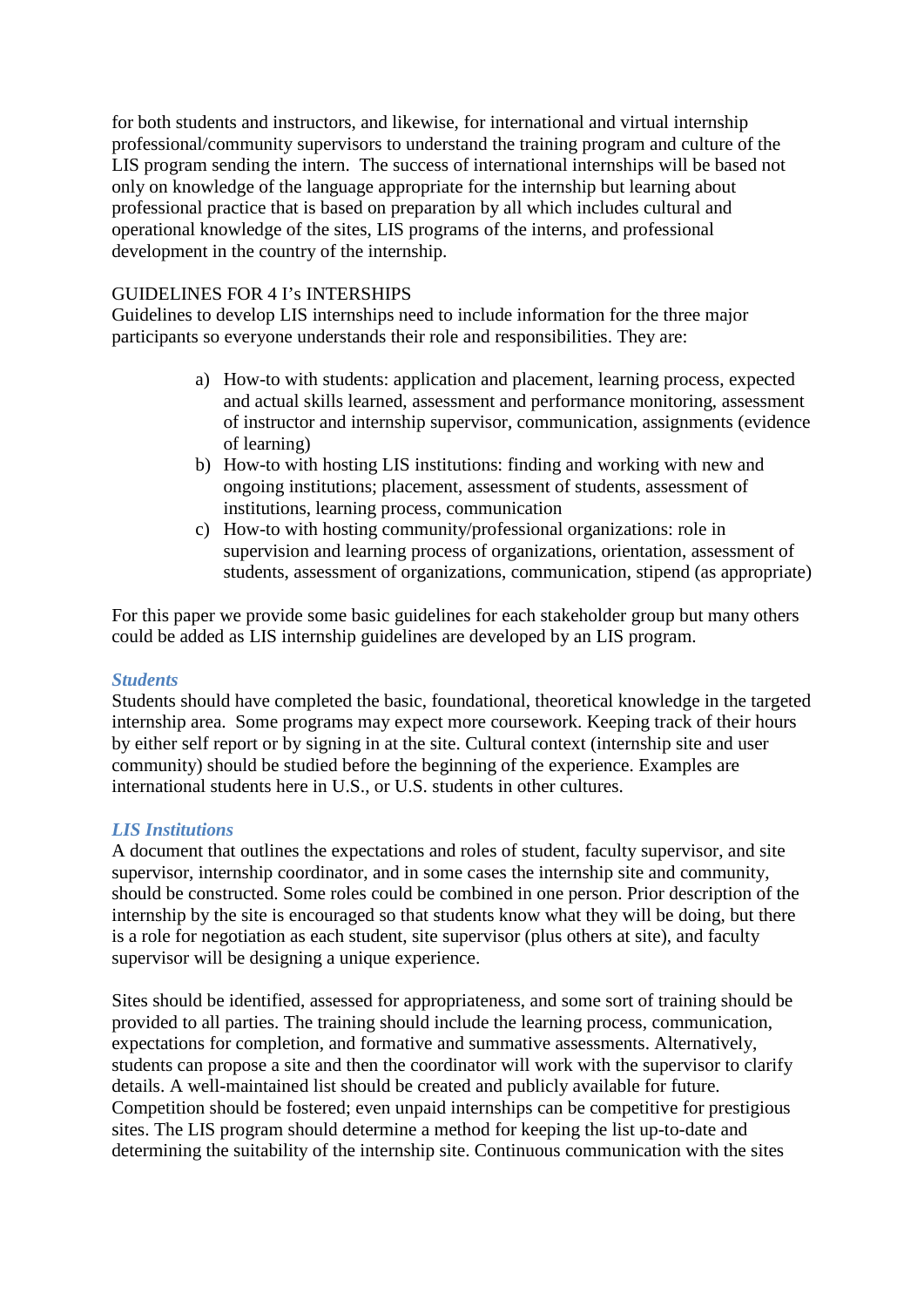should be maintained by the coordinator. Contact people should be identified - may be an administrator, not the direct supervisor.

Our strongest recommendation is that internships be required. The number of hours is a point of discussion. There are many models, although in the United States there is a practice of 120 hours/3 credit hours. A different focus, especially in online and international venues, might be to measure tasks completed rather than number of hours.

### *Hosting Institutions*

A professionally-trained site supervisor is recommended but the exact qualifications would vary depending on the site. The internship coordinator could serve as the site supervisor role for virtual projects and for community organizations that do not have professionally trained personnel but want to provide an opportunity for students to learn.

Paid internships are encouraged. As the Teach/Library project showed there is a stronger motivation on the student's part to fully engage in the institution and the organization is rewarded with more effectively completed projects.

There should be complete assessment from each party. Reflection should be encouraged throughout the internship or another form of formative assessment, and then a structured final report as a form of summative assessment. As appropriate in the learning process, sharing of assessments help to identify issues, gaps and successes in the experiential learning opportunity. Students need a forum to address problems and propose solutions. Some institutions may choose to structure their final assessments, sharing in a more constructive manner. Pass/fail is recommended as a grading scheme, or if paid, an assessment that is more like a job review may be used as it would be treated more like a job.

Liability issues have recently come into play in the United State, for example safety and privacy of data, and criminal background checks have been discussed. These should be determined by the site and adhered to by the internship coordinator.

### **CONCLUSION**

ICTs and other resources provide the tools that have created greater access and broader internship opportunities. However, internships in LIS in the new information society should focus on contexts, people, communication, collaboration and learning in order to be successful. By considering the four Is (Intentional, Interconnected, Interdisciplinary and International), internships now and in the future have a conceptual framework for greater success and enriched learning.

### ACKNOWLEDGEMENT

*The University Libraries and the Department of Library and Information Studies are thanked for their support of the Teach/Library Project, a pilot project which enabled the authors to learn and better understand internship as an intentional, interconnected interdisciplinary three-way communication process.*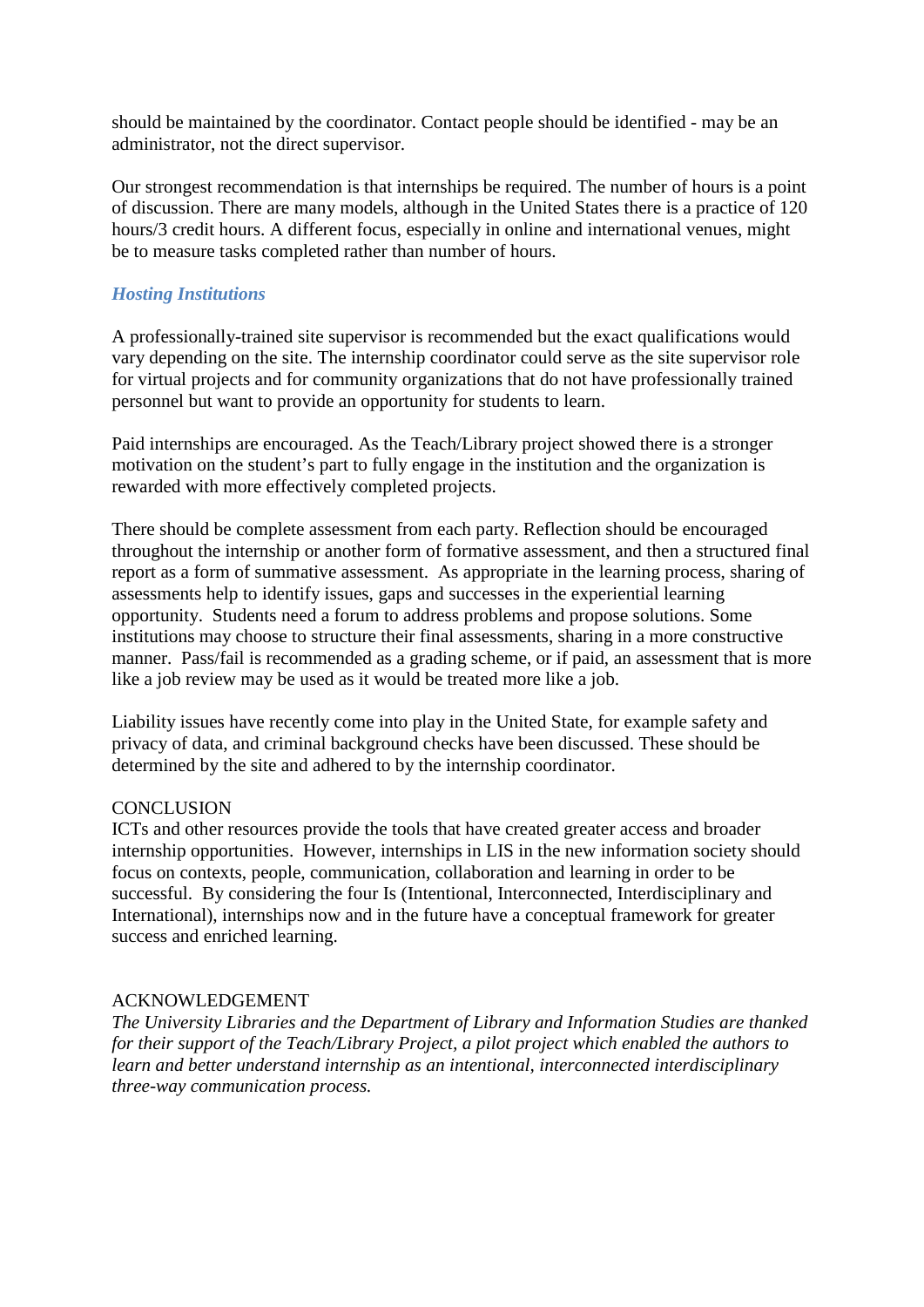#### REFERENCES

- American Library Association. Office for Accreditation. (2008). *Standards for accreditation of master's programs in library & information studies.* Chicago: American Library Association.
- American Library Association. Office for Accreditation. (1992). *Standards for accreditation of master's programs in library & information studies.* Chicago: American Library Association.
- Ball, M. A. (2008). Practicums and service learning in LIS education. *Journal of Education for Library and Information Science, 49* (1), 70-82.
- Ciabattari, T. (2007). Single mothers, social capital, and work-family conflict. *Journal of Family Issues, 28*, 34-60.
- Coleman, J. G. (1989). The Role of Practicum in Library Schools. *Journal of Education for Library and Information Science*, *30* (1), 19-27.
- Grogan, D. J. (2007). Education for librarianship: Some persistent issues. *Education for Information 25*, 5-26.
- Hall, R. A. (2009). Exploring the core: An examination of required courses in ALAaccredited. *Education for Information, 27*, 57-67.
- Kolb, D. A. (1984). Experiential learning: Experience as the source of learning and development. New Jersey: Prentice-Hall.
- Kolb, D. A., Boyatzis, R. E., & Mainemelis, C. (2000). Experiential Learning Theory: Previous Research and New Direction. In R. J. Sternberg and L. F. Zhang (Eds.), *Perspectives on cognitive, learning, and thinking styles*. NJ: Lawrence Erlbaum.
- Macchia, P. & Freedman, J. S. (2004). From Isolation to Communication: The Use of Internet Forums to Build a Learning Community Among Library Interns. *Journal of Education for Library and Information Science*, *45*(3), 200-209.
- Peterson, L. (2009). A Brief History of Service Learning in LIS. In L. Roy, K. Jensen, and A. H. Meyers (Eds.). *Service Learning: Linking* Libr*ary Education and Practice*. Chicago: ALA.
- Rock, M. L. (Summer, 2009). See Me, Hear Me, Coach Me: Virtual Bug-in-ear technology brings immediacy to professional development," *JSD*, *39*(3): 24-32.
- U.S. Census Bureau: American Community Survey (2009). Retrieved May 10, 2011 from http://factfinder.census.gov/servlet/STTable?\_bm=y&-geo\_id=01000US& qr\_name=ACS\_2009\_3YR\_G00\_S0801&-ds\_name=ACS\_2009\_3YR\_G00\_&- \_lang=en&-redoLog=false
- Vriens, M., Beeck, I. O., Gruyter, J. D., & Petegam, W. V. (2010). Virtual Placements: Improving the International Work Experience of Students. *Proceedings of the*